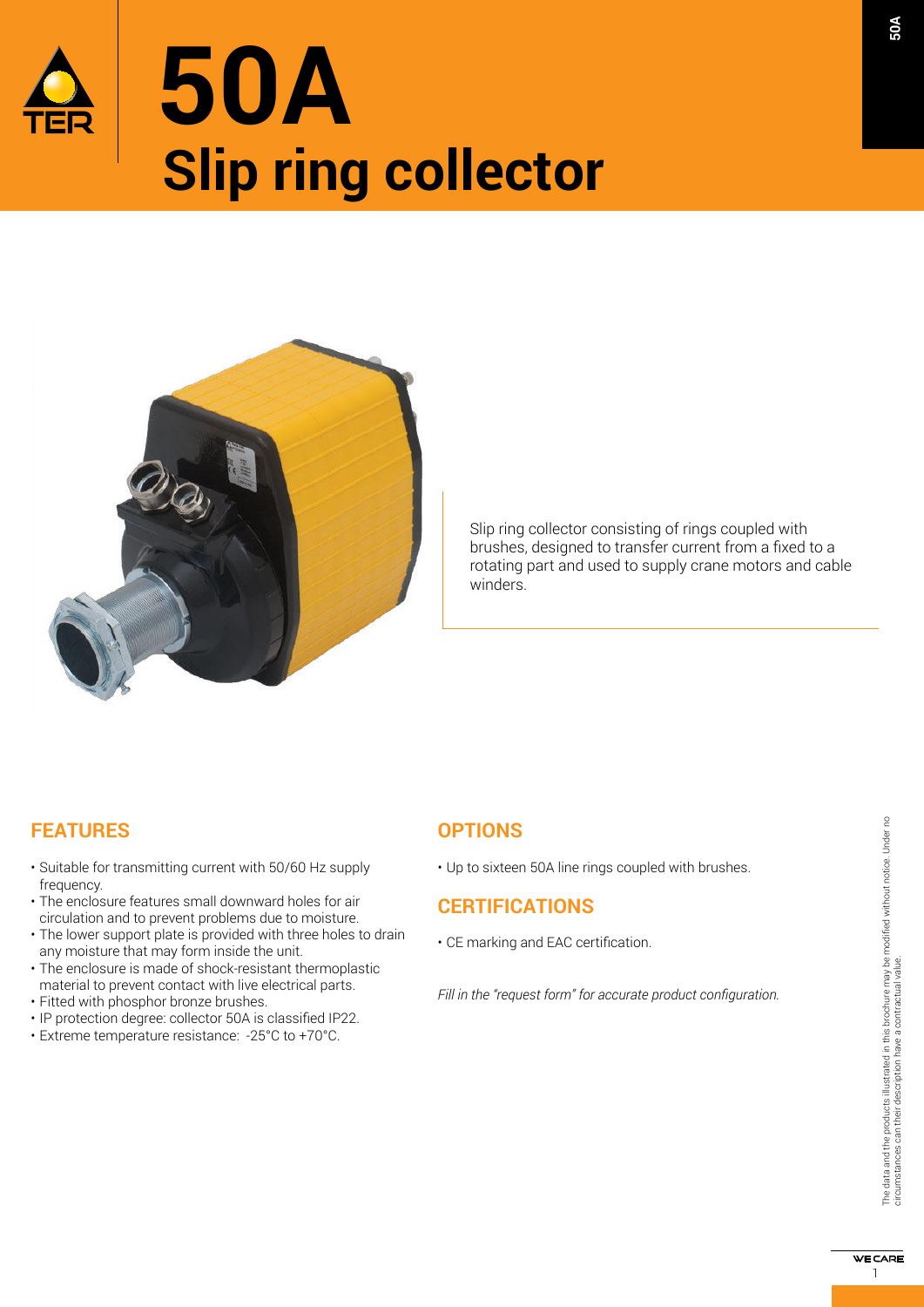### **POSSIBLE ASSEMBLIES**

**Standard (section view) Standard 16 rings**







## **CERTIFICATIONS**

|                                           | 2014/35/UE Low Voltage Directive                                                             |
|-------------------------------------------|----------------------------------------------------------------------------------------------|
| <b>Conformity to Community Directives</b> | 2006/42/CE Machinery Directive                                                               |
|                                           | EN 60204-1 Safety of machinery - Electrical equipment of machines                            |
| <b>Conformity to CE Standards</b>         | EN 60309-1 Plugs, socket-outlets and couplers for industrial purposes - General requirements |
|                                           | EN 60529 Degrees of protection provided by enclosures                                        |
| <b>Markings and homologations</b>         | - EHL                                                                                        |

### **GENERAL TECHNICAL SPECIFICATIONS**

| Ambient temperature        | Storage -40 $°C$ /+70 $°C$<br>Operational -25°C/+70°C |
|----------------------------|-------------------------------------------------------|
| IP protection degree       | IP22                                                  |
| Insulation category        | Class I                                               |
| <b>Operating positions</b> | Any position                                          |
|                            | Cable glands M20                                      |
| Cable entry                | Cable glands M25                                      |

## **ELECTRICAL SPECIFICATIONS**

| Rated operational current       | 50 A                                              |
|---------------------------------|---------------------------------------------------|
| Rated operational voltage       | 400 Vac                                           |
| <b>Rated insulation voltage</b> | 660 Vac                                           |
| Max. speed                      | 3 rev./min.                                       |
| <b>Connections</b>              | Terminals with M6 screw accepting ring connectors |

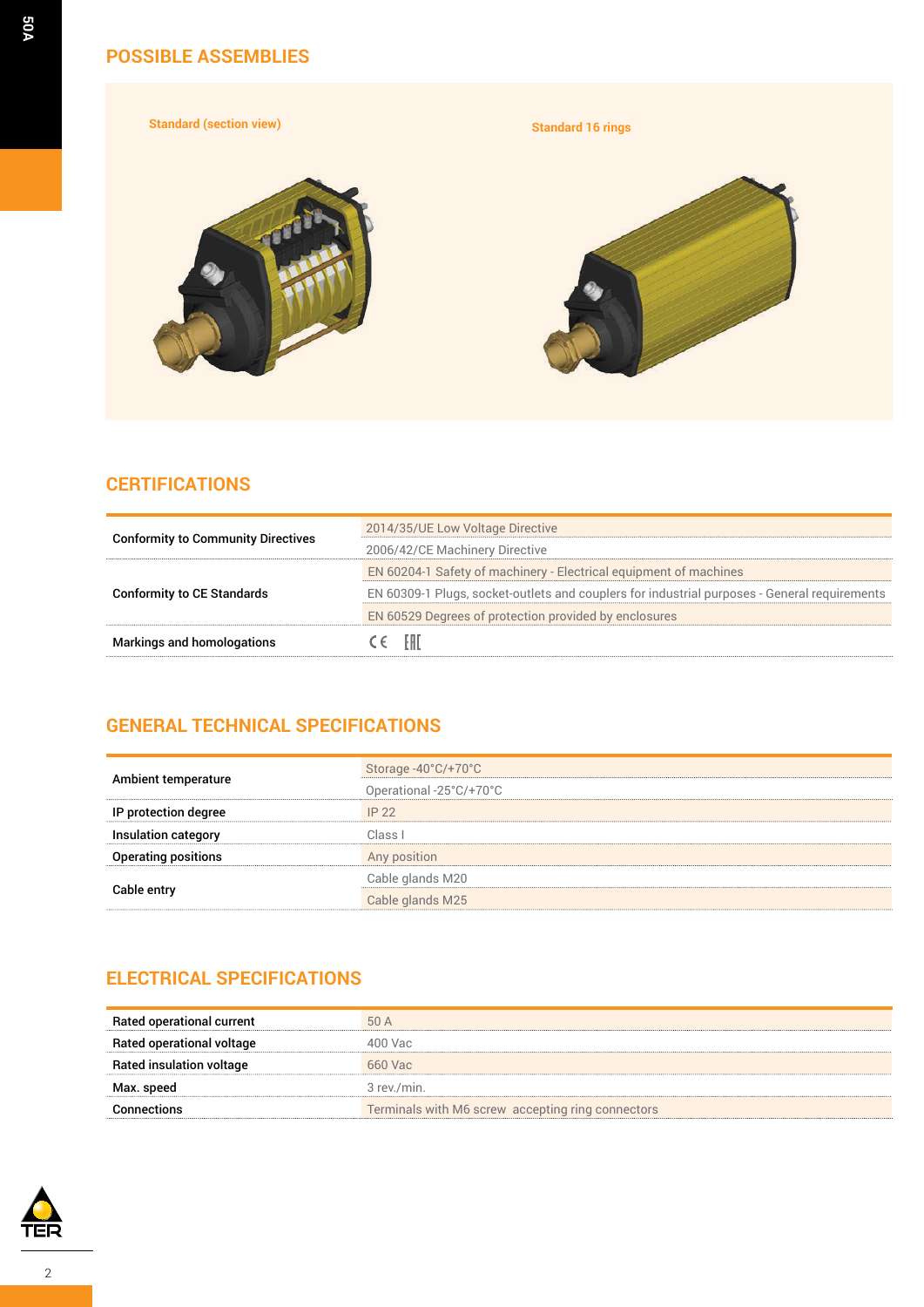# **STANDARD SLIP RING COLECTORS AND OVERALL DIMENSIONS (mm)**



| No. of<br>50A  | Type and position of cable glands |     |                          |     | Code       |     | Dimensions (mm) |     |  |
|----------------|-----------------------------------|-----|--------------------------|-----|------------|-----|-----------------|-----|--|
| rings          | S                                 | т   | Y                        | Z   |            | A   | B               | C   |  |
| 3              | M20                               |     | $\overline{\phantom{a}}$ | M20 | PF2203P001 | 174 | 249             | 106 |  |
| $\overline{4}$ | M20                               |     |                          | M20 | PF2204P001 | 195 | 270             | 127 |  |
| 5              | M20                               |     |                          | M20 | PF2205P001 | 216 | 291             | 148 |  |
| 6              | M20                               |     | $\qquad \qquad$          | M20 | PF2206P001 | 237 | 312             | 169 |  |
|                | M20                               | M20 | M20                      | M20 | PF2207P001 | 258 | 333             | 190 |  |
| 8              | M20                               | M20 | M20                      | M20 | PF2208P001 | 279 | 354             | 211 |  |
| 9              | M20                               | M20 | M20                      | M20 | PF2209P003 | 300 | 375             | 232 |  |
| 10             | M20                               | M20 | M20                      | M20 | PF2210P001 | 321 | 396             | 253 |  |
| 11             | M20                               | M20 | M20                      | M20 | PF2211P002 | 342 | 417             | 274 |  |
| 12             | M20                               | M20 | M20                      | M20 | PF2212P001 | 363 | 438             | 295 |  |
| 13             | M20                               | M20 | M20                      | M20 | PF2213P001 | 384 | 459             | 316 |  |
| 14             | M20                               | M20 | M20                      | M20 | PF2214P001 | 405 | 480             | 337 |  |
| 15             | M20                               | M20 | M20                      | M20 | PF2215P001 | 426 | 501             | 358 |  |
| 16             | M20                               | M20 | M20                      | M20 | PF2216P001 | 447 | 522             | 379 |  |

Max. number of rings: 16.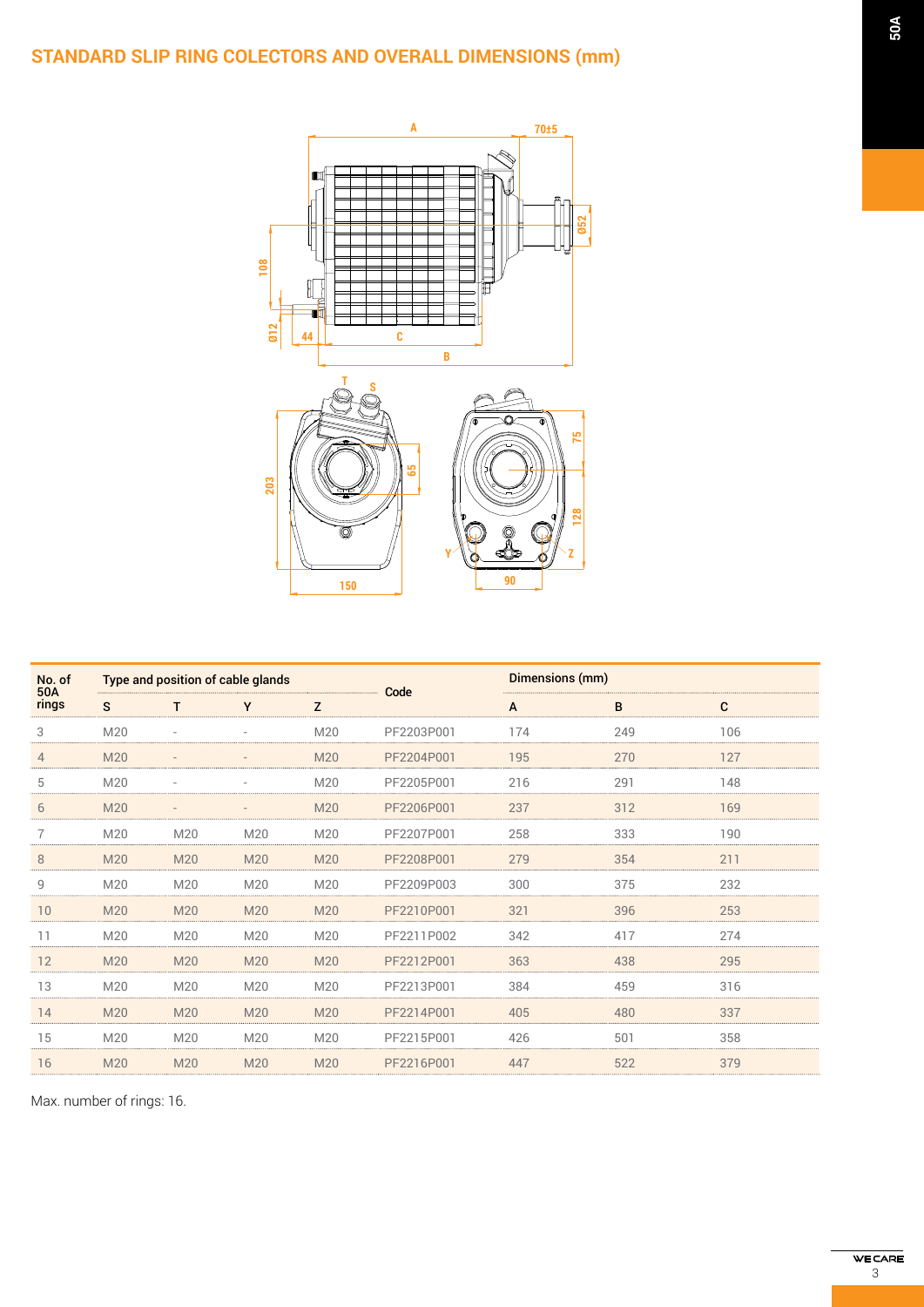**ASSEMBLY DRAWING**





Refer to the following tables for descriptions of components: "Brushes and rings", "Cable glands" and "Accessories".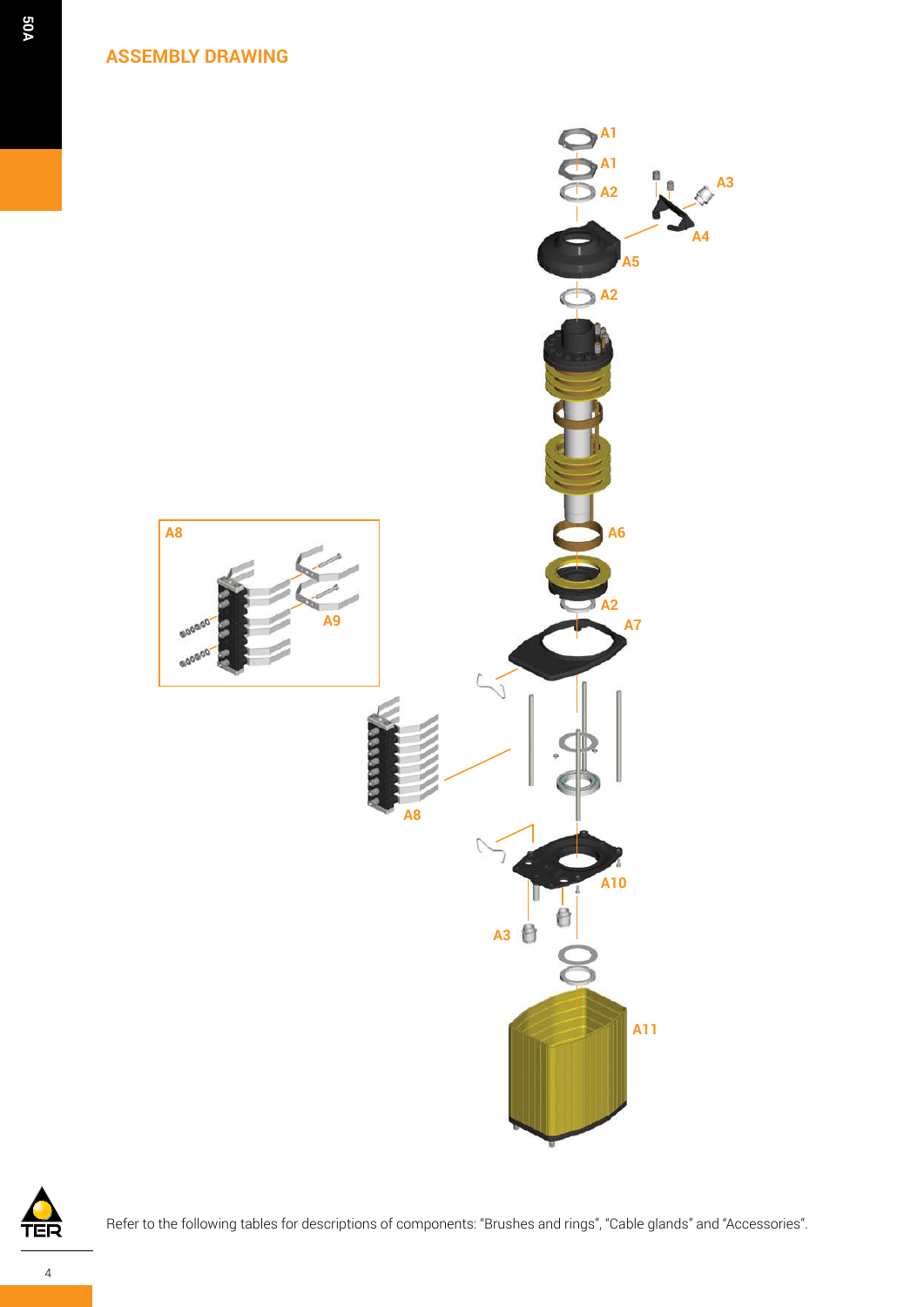## **COMPONENTS**

# **Brushes and rings**

| Ref. | <b>Drawing</b> | <b>Description</b>        | Code              |
|------|----------------|---------------------------|-------------------|
| Ab   |                | Brass ring Ø 92mm         | PRSL4015PE        |
|      |                | Phosphor bronze brush     | <b>PRSL4018PI</b> |
| A8   |                | Brush-holder with brushes | Codes on request  |

### **Cable glands**

| Ref. | <b>Drawing</b> | <b>Description</b>  | Code       |
|------|----------------|---------------------|------------|
| А3   | 0              | Cable gland M20     | PRPS1075PE |
|      |                | Cable gland M25     | PRPS1076PE |
|      |                | Cable gland support | PRSL9066PL |

### **Accessories**

| Ref.           | <b>Drawing</b> | <b>Description</b>         | Code              |
|----------------|----------------|----------------------------|-------------------|
| A1             | O              | Nut                        | PRSL4010PE        |
| A2             |                | Ring - pitch 1.5           | <b>PRSL4001PE</b> |
| A <sub>5</sub> |                | Cover                      | PRSL5680PI        |
| A7             |                | Upper plate                | <b>PRSL5685PI</b> |
| A10            |                | Bearing holder lower plate | PRSL5690PI        |
| A11            |                | Protection                 | Codes on request  |